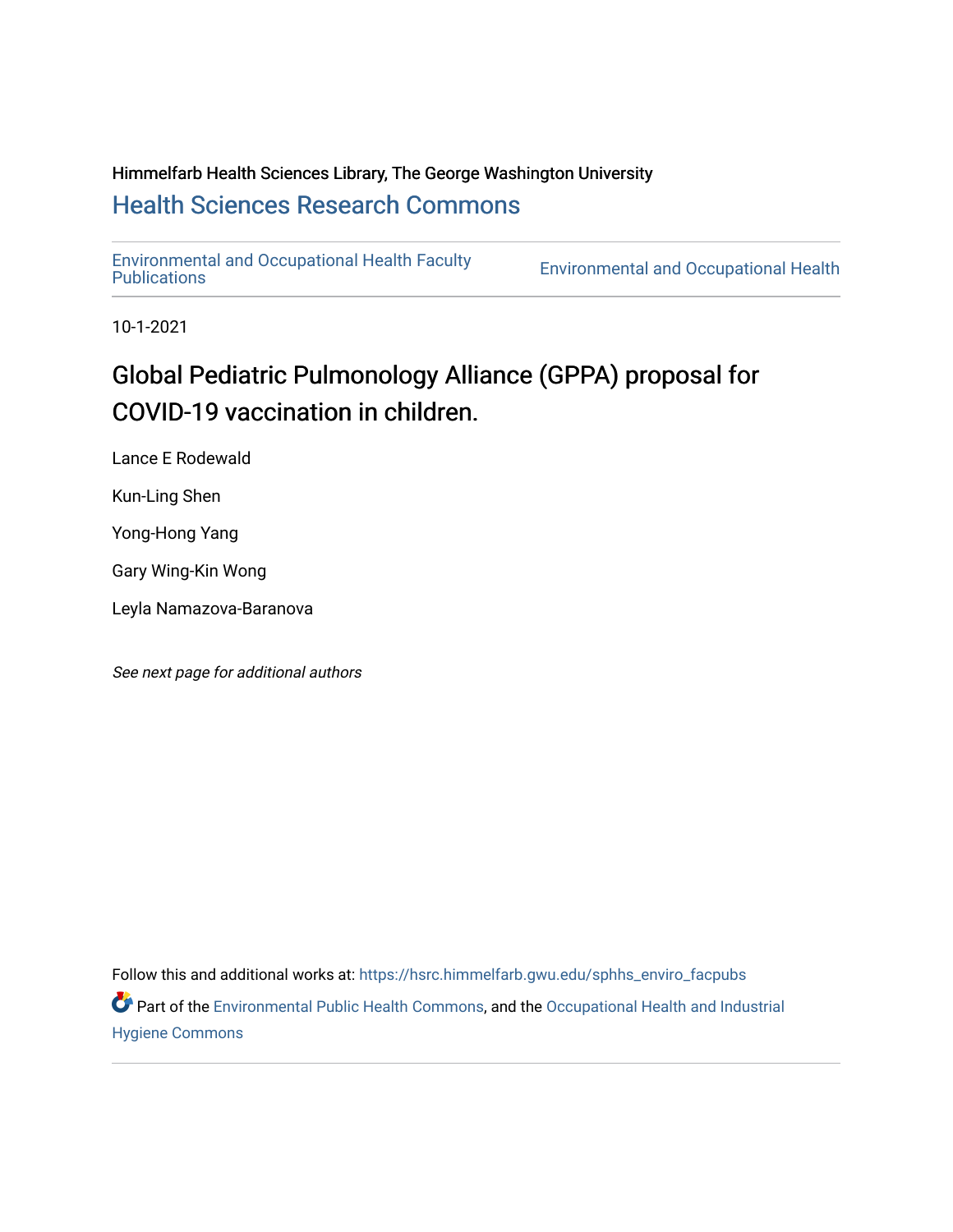## Authors

Lance E Rodewald, Kun-Ling Shen, Yong-Hong Yang, Gary Wing-Kin Wong, Leyla Namazova-Baranova, Lanny J Rosenwasser, Adel S Alharbi, Anne B Chang, Jim Buttery, Basil Elnazir, Ruth A. Etzel, Anne Goh, Hilary Hoey, Rosemary Horne, Eitan Kerem, Antonella Muraro, Chris O'Callaghan, Kazunobu Ouchi, Varinder Singh, Jiu-Yao Wang, Spencer Li, Yu Guan, Yue-Jie Zheng, Zhengde Xie, Gen Lu, Yi Jiang, Xing-Wang Li, Rong-Meng Jiang, Xiao-Chuan Wang, Ji-Kui Deng, Xiao-Xia Lu, Bao-Ping Xu, Zhuang Wei, Lu-Zhao Feng, and Zheng-Yan Zhao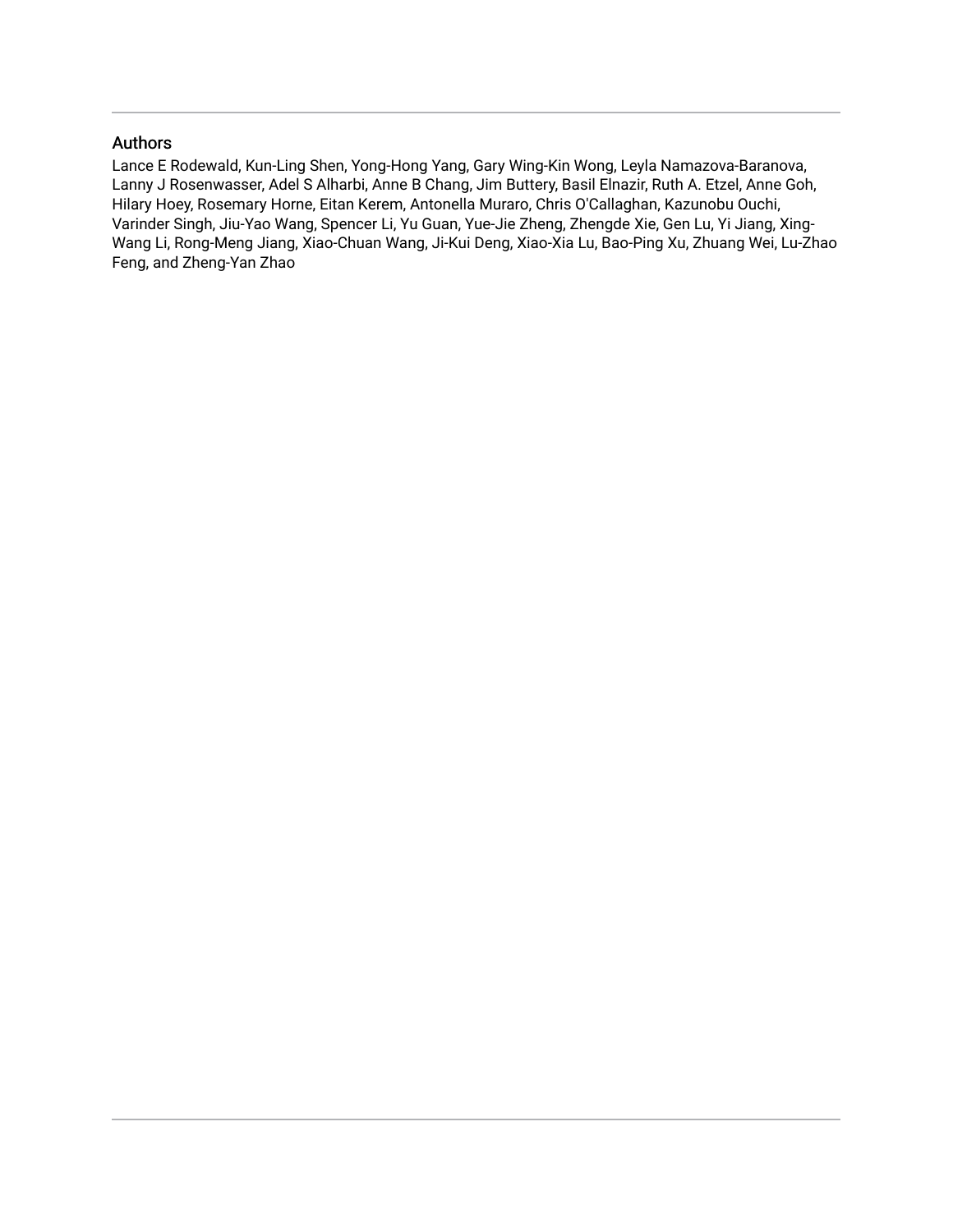#### **EDITORIAL**



## **Global Pediatric Pulmonology Alliance (GPPA) proposal for COVID‑19 vaccination in children**

Lance E. Rodewald<sup>1</sup> · Kun-Ling Shen<sup>2</sup> · Yong-Hong Yang<sup>3</sup> · Gary Wing-Kin Wong<sup>4</sup> · Leyla Namazova-Baranova<sup>5</sup> · Lanny J. Rosenwasser<sup>6</sup> · Adel S. Alharbi<sup>7</sup> · Anne B. Chang<sup>8</sup> · Jim Buttery<sup>9</sup> · Basil Elnazir<sup>10</sup> · Ruth A. Etzel<sup>11</sup> · Anne Goh<sup>12</sup> · Hilary Hoey<sup>13</sup> · Rosemary Horne<sup>14</sup> · Eitan Kerem<sup>15</sup> · Antonella Muraro<sup>16</sup> · Chris O'Callaghan<sup>17</sup> · **Kazunobu Ouchi18 · Varinder Singh19 · Jiu‑Yao Wang20 · Spencer Li21 · Yu Guan22 on behalf of the Global Pediatric**  Pulmonology Alliance (GPPA) Council · Yue-Jie Zheng<sup>23</sup> · Zhengde Xie<sup>24</sup> · Gen Lu<sup>25</sup> · Yi Jiang<sup>26</sup> · Xing-Wang Li<sup>27</sup> · Rong-Meng Jiang<sup>27</sup> · Xiao-Chuan Wang<sup>28</sup> · Ji-Kui Deng<sup>29</sup> · Xiao-Xia Lu<sup>30</sup> · Bao-Ping Xu<sup>2</sup> · Zhuang Wei<sup>31</sup> · **Lu‑Zhao Feng32 · Zheng‑Yan Zhao33 on behalf of the Global Pediatric Pulmonology Alliance (GPPA) Expert Panel on Infectious Diseases and COVID-19**

Published online: 29 September 2021 © Children's Hospital, Zhejiang University School of Medicine 2021

Coronavirus disease 2019 (COVID-19) remains a global epidemic. As of August 18, 2021, the number of reported cases has exceeded 207 million globally, with more than 4.3 million deaths. COVID-19 has brought devastating losses to human society. The overall crude mortality rate is 1–3%. Although pediatric deaths from COVID-19 are rare, they do occur, as over 9,000 children have died from COVID-19 globally to date  $[1]$  $[1]$ . With the gradual and broad application of COVID-19 vaccines around the world, the rising proportion of cases among children and unvaccinated young adults demands attention. According to World Health Organization surveillance data, the proportion of children reported to have COVID-19 has increased. Between January 2020 and July 2021, the percentage of cases that occurred among children less than 5 years of age doubled, from 1% to 2%, and cases among 5–14 years more than tripled, from 2.5 to 8.7%. Between the initial stage of COVID-19 and the launch of vaccination eforts, children's COVID-19 infections were primarily family based, having been transmitted from adult to child. Recent variants, including the delta variant, appear to be transmitted more commonly in the young  $[2]$  $[2]$ . Wide– spread adult vaccination with an increase in the proportion of childhood cases suggests that pediatric cases may become

 $\boxtimes$  Kun-Ling Shen kunlingshen1717@163.com

 $\boxtimes$  Yong-Hong Yang yyh628628@sina.com an important and growing source of COVID-19 infection in communities if children remain unvaccinated.

In addition to directly sufering from COVID-19, children suffer indirectly from the pandemic  $[3]$ . By April 2021, an estimated 860,000 children have been orphaned or have lost a custodial grandparent due to a COVID-19 death [\[4](#page-4-3)]. Many children have been pushed into poverty or have become malnourished as an indirect result of the pandemic [[1\]](#page-4-0). During school closures, children miss educational opportunities, some of which cannot be replaced and may lead to lower lifetime earnings  $[5]$  $[5]$ . Therefore, protecting people who protect children—parents, grandparents, teachers, school staf, health care workers and others—is an important priority for COVID-19 vaccination as recommended by the WHO, especially while supplies of COVID-19 vaccine are limited [\[6](#page-4-5)].

It is well-recognized that vaccination is the best approach to stop COVID-19 epidemics. Vaccines help achieve a degree of community protection by establishing an immune barrier in the population rather than allowing massive spread of infection. Children and adolescents under 18 years of age are more than a quarter of the world's population. Immunity among children will be essential to achieve a level of population immunity high enough to dampen out community trans‑ mission. Children should be considered for COVID-19 vaccination not only for direct protection, but also because they contribute to transmission in families, day-care facilities, and schools, as exemplifed by an outbreak in Australia [\[7](#page-4-6)].

There is a large and growing experience with COVID-19 vaccines. As of August 2021, over 4.4 billion doses of various COVID-19 vaccines have been administered to adults  $[8]$  $[8]$ . Protective effectiveness of the vaccines, including reducing infection and transmission, disease severity,

<sup>&</sup>lt;sup>1</sup> National Immunization Program, Chinese Center for Disease Control and Prevention, Beijing, China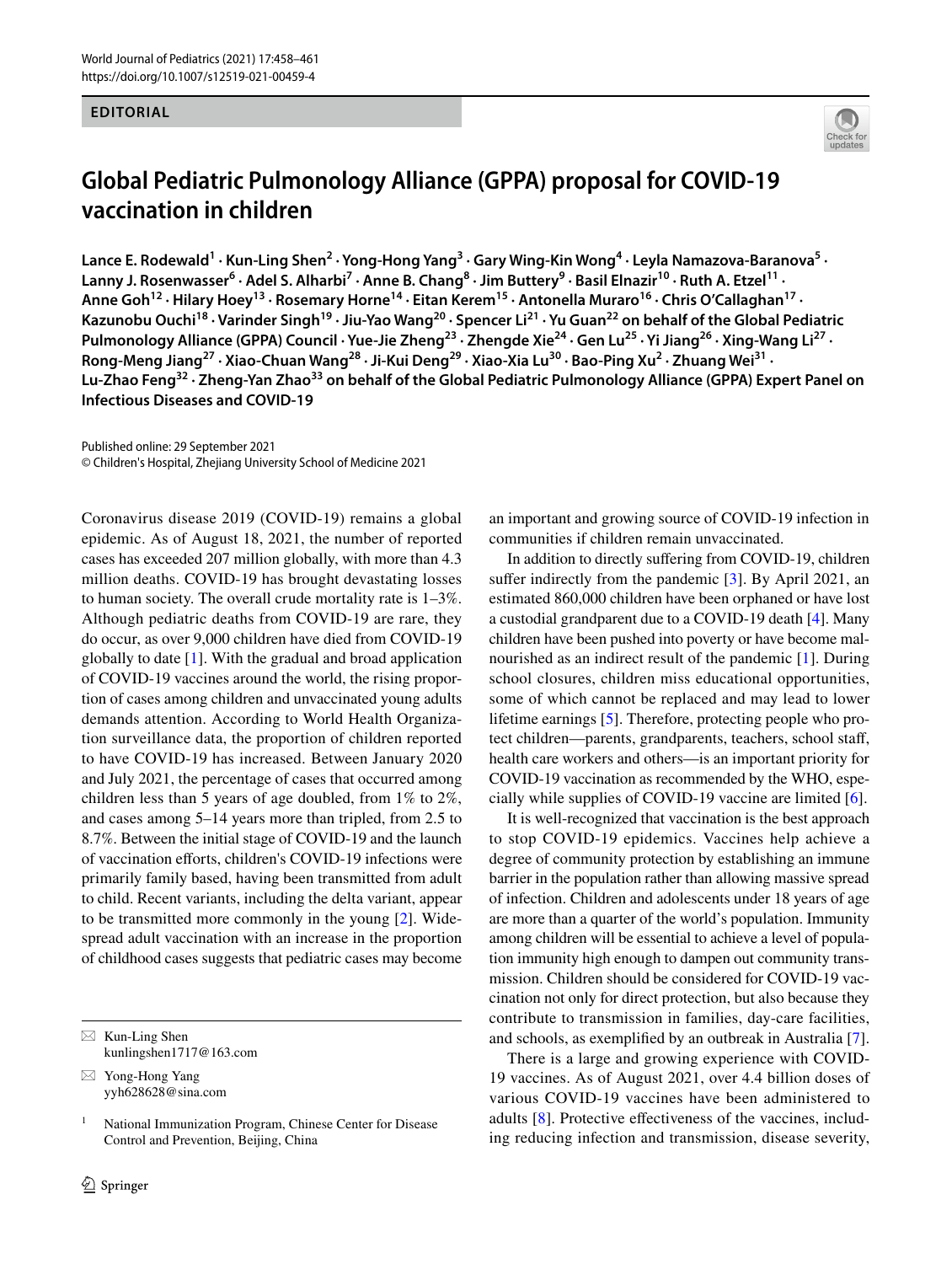hospitalization, and death, have been affirmed along with their safety. Clinical trial and real-world evidence of safety and effectiveness of COVID-19 vaccines in children continues to accrue and is essential to be monitored carefully.

#### **Proposal**

To protect children and to prevent and help control COVID-19, the Global Pediatric Pulmonology Alliance (GPPA) organized an expert group to consider vaccination of chil‑ dren against COVID-19. Relying on evidence-based medicine and best practices in different nations, GPPA recommends that global and local organizations, medical societies, and health agencies join forces and commit fully to the protection of children from the harms caused by COVID-19.

People who protect children and interact with children, such as parents and family members, educational staff, and health care workers, should be protected through COVID-19 vaccination.

GPPA seeks to promote COVID-19 vaccination of children, incrementally, age group by age group, as COVID-19 vaccines are approved for administration to children and are recommended for children by national health authorities.

Measures to promote vaccination include strengthening education about direct and indirect benefts and safety of COVID-19 vaccination; enhancing public awareness of emerging recommendations for childhood vaccination; implementing recommended COVID-19 vaccinations of children by notifying families of recommended vaccination; making appointments to vaccinate as early as feasible; and vaccinating in a timely manner to reduce risk of COVID-19 outbreaks among children.

We believe that schools and communities should strengthen public education about children's vaccination policies, the safety of COVID-19 vaccines, and recommendations from clinical experts. Countries and regions where conditions permit should consider free vaccination in schools and community settings to increase vaccination rates. For countries and regions, where COVID-19 vaccination has not yet been included in national immunization plans, pediatricians should advocate for evidence-informed inclusion of children in national immunization programs.

Pediatricians can contribute to COVID-19 vaccination of children by:

- Contributing expertise to health authority advisory groups that make recommendations for COVID-19 vaccination;
- Closely following the progress of regulatory actions for COVID-19 vaccination of children, including ages and children's medical conditions for which vaccines can be administered;
- Becoming familiar with emerging COVID-19 vaccine recommendations for children in their country or region;
- Learning and keeping up-to-date with pediatric COVID-19 vaccine-specifc indications, contraindications, and precautions;
- Lending expertise to training sessions on best practices for COVID-19 immunization;
- Using recommended best practices for COVID-19 vaccination in their own practices;
- Ensuring full-series vaccination of all eligible children in their practice;
- Reporting to health authorities breakthrough infections that occur after full-series vaccination;
- Reporting to health authorities adverse events possibly related to COVID-19 vaccination.

An increasing number of COVID-19 vaccines are being approved for children by national regulatory authorities, and as evidence accrues the age range for vaccination is expanding to younger children. The indications for vaccination are expanding to ensure protection of children with serious comorbidities. Once eligible by age or by medical condition, children should be vaccinated as soon as feasible.

COVID-19 vaccines tend to be most efective at preventing serious illness and death, and less efective at preventing mild or asymptomatic infections. Because people with mild or asymptomatic infection, or those who are pre-symptomatic, are able to infect others, non-pharmaceutical interventions notifed locally should always be observed and recommended to families, for schools, and for medical facilities and other places serving children.

School, kindergarten and day-care staff should be fully vaccinated for their protection and for the protection of children. Public awareness and education efforts about infectious disease prevention and control and about vaccination should be made to increase vaccination rate and to prevent outbreaks. Children's family members and frequent visitors (such as caregivers, domestic service personnel, etc.) should be vaccinated.

Pediatric staff who have contact with children should be fully vaccinated. Because of the signifcantly increased transmission capability of COVID-19 variants, other staf in medical institutions, such as hospital sanitation workers and porters, also should be vaccinated. This will help protect pediatric workers and maintain medical care capacity by reducing staff sick leave risk of nosocomial infections.

#### **Vaccination procedures**

Pediatricians should consistently use general best practice guidelines for immunization in their COVID-19 vaccination effort. Using COVID-19 vaccines as approved and as recommended by health authorities will help ensure timely, safe, and efective protection of children. Pediatricians should ensure that all eligible children in their care are vaccinated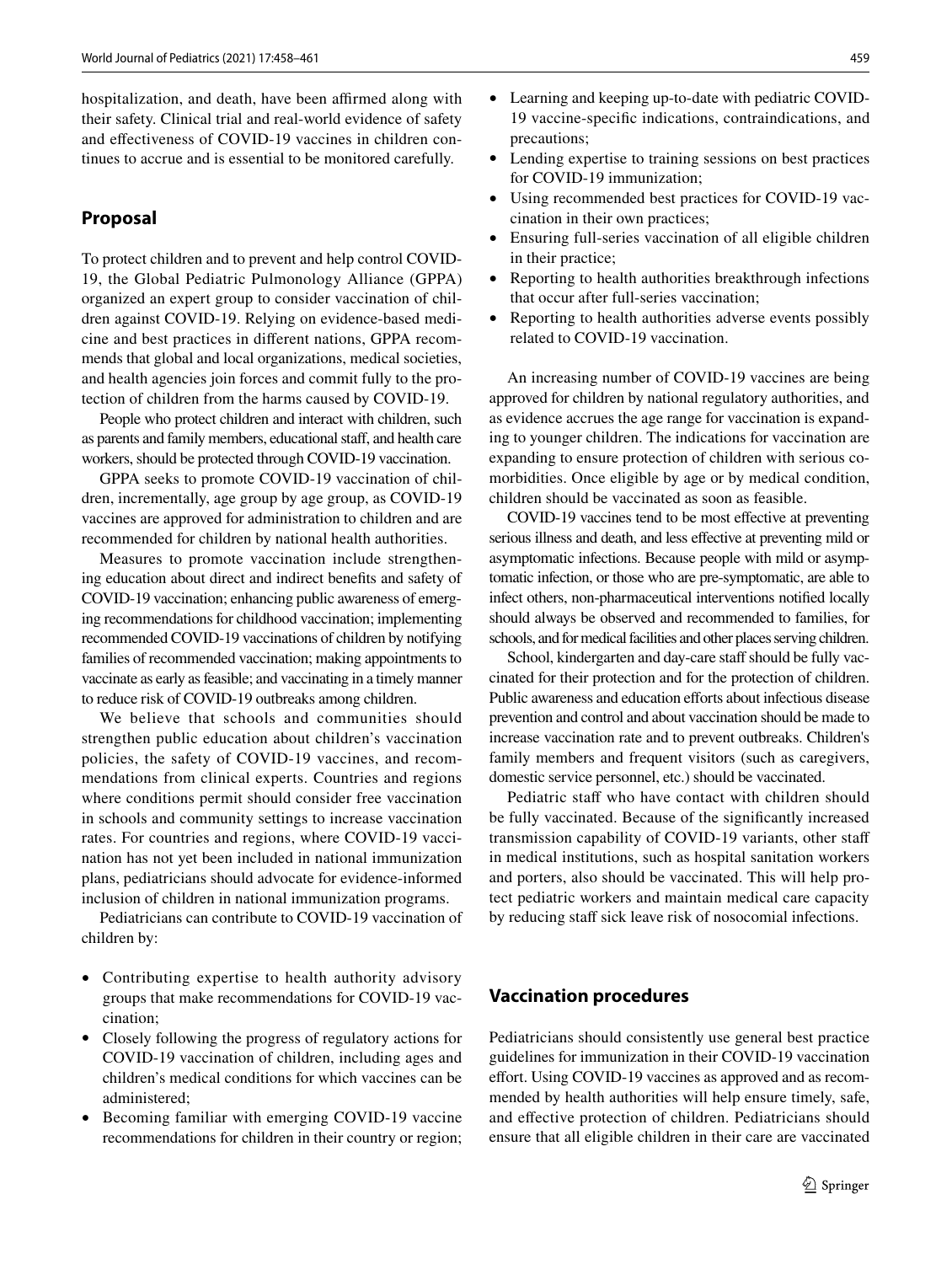as expeditiously as possible, including children eligible by age and by medical condition or health status.

Children with chronic non-immune related diseases or with immune system disorders may have serious cases of COVID-19. Efforts need to be made to find appropriate safe and efective candidates from among the various types of available COVID-19 vaccines.

Pediatricians should screen for contraindications prior to vaccination. Contraindications to vaccination should follow national guidelines from health authorities and manufacturer prescribing instructions. Vaccinating professionals should become and stay familiar with COVID-19 vaccine contraindications, as these will change with emerging evidence and experience. In general, vaccination is contraindicated for individuals allergic to any ingredient of the vaccine, including substances used in the production process, or for individuals who have had an allergic reaction to a similar vaccine. Vaccination is usually contraindicated for individuals who have had a severe allergic reaction to vaccines in the past.

Pediatricians should screen for precautions before vaccination. Precautions for COVID-19 vaccination are specifc to the vaccine and will change as evidence accrues. In general, precautions do not preclude vaccination, but they should be considered and discussed with parents/guardians before vaccinating. Precautions often include fever and acute illness, exacerbation of chronic illness, and history of Guillain–Barré syndrome. Pediatricians should keep up-to-date on the list of precautions for pediatric COVID-19 vaccination in their local area or region.

Most health authorities recommend a brief, 15–30-min observation period after vaccination to identify and treat any immediate, severe allergic reaction among eligible adults. Follow-up care includes evaluation of medical concerns following vaccination and reporting of suspected adverse reactions and breakthrough infections to health authorities for evaluation. The same should be extended to include all eligible children as the vaccine is made available for them.

In summary, as soon as COVID-19 vaccines are approved and recommended for children, pediatricians should contribute their immunization expertise, advocate for inclusion of children in national COVID-19 immunization programs, and ensure timely vaccination of all eligible children in their practice and local area. As strong advocates for children, pediatricians can help safeguard children toward a healthy future and can contribute to the global effort to control the COVID-19 pandemic.

**Author contributions** All authors contribute equally to this paper. All authors contributed to writing of the draft and approved the fnal version.

**Funding** None.

#### **Compliance with ethical standards**

**Conflict of interest** All authors declared no fnancial or non-fnancial confict of interests related to this paper.

**Ethical approval** Not required for this editorial.

#### **References**

- <span id="page-4-0"></span>1. UNICEF. COVID-19 and children. 2021. [https://data.unicef.org/](https://data.unicef.org/covid-19-and-children/) [covid-19-and-children/](https://data.unicef.org/covid-19-and-children/). Accessed 18 Aug 2021.
- <span id="page-4-1"></span>2. Riley S, Wang HW, Eales O, Haw D, Walters C, Ainslie K et al. REACT-1 round 12 report: resurgence of SARS-CoV-2 infections in England associated with increased frequency of the Delta variant. Imperial College of London. 2021. Available at [https://spiral.](https://spiral.imperial.ac.uk/handle/10044/1/89629) [imperial.ac.uk/handle/10044/1/89629](https://spiral.imperial.ac.uk/handle/10044/1/89629). Accessed 18 Aug 2021.
- <span id="page-4-2"></span>3. Cauchemez S, Bosetti P, Kiem CT, Mouro V, Consoli A, Fontanet A, et al. Education and mental health: good reasons to vaccinate children. Lancet. 2021;398:387.
- <span id="page-4-3"></span>4. Hillis SD, Unwin HJT, Chen Y, Cluver L, Sherr L, Goldman PS, Ratmann O, Donnelly CA, Bhatt S, Villaveces A, Butchart A, Bachman G, Rawlings L, Green P, Nelson CA 3rd, Flaxman S. Global minimum estimates of children affected by COVID-19-associated orphanhood and deaths of caregivers: a modelling study. Lancet. 2021;398:391–402.
- <span id="page-4-4"></span>5. OECD Education Working Paper: Hanushek E, Woessman L. The economic impacts of learning losses, education working papers, No. 225, OECD Publishing, Paris. 2020. Doi: [https://doi.org/10.](https://doi.org/10.1787/21908d74-e) [1787/21908d74-e.](https://doi.org/10.1787/21908d74-e) Accessed 18 Aug 2021.
- <span id="page-4-5"></span>6. World Health Organization. WHO SAGE roadmap for prioritizing uses of COVID-19 vaccines in the context of limited supply. 2021; Available at [https://www.who.int/publications/i/item/who-sage](https://www.who.int/publications/i/item/who-sage-roadmap-for-prioritizing-uses-of-covid-19-vaccines-in-the-context-of-limited-supply) [roadmap-for-prioritizing-uses-of-covid-19-vaccines-in-the-conte](https://www.who.int/publications/i/item/who-sage-roadmap-for-prioritizing-uses-of-covid-19-vaccines-in-the-context-of-limited-supply) [xt-of-limited-supply](https://www.who.int/publications/i/item/who-sage-roadmap-for-prioritizing-uses-of-covid-19-vaccines-in-the-context-of-limited-supply). Accessed 18 Aug 2021.
- <span id="page-4-6"></span>7. ABC News Australia. 2021. Available at [https://www.abc.net.](https://www.abc.net.au/news/2021-08-18/three-schools-incl-harrison-identified-act-covid-exposure-site/100385604) [au/news/2021-08-18/three-schools-incl-harrison-identifed-act](https://www.abc.net.au/news/2021-08-18/three-schools-incl-harrison-identified-act-covid-exposure-site/100385604) [covid-exposure-site/100385604.](https://www.abc.net.au/news/2021-08-18/three-schools-incl-harrison-identified-act-covid-exposure-site/100385604) Accessed 18 Aug 2021.
- <span id="page-4-7"></span>8. World Health Organization. 2021. Available at [https://covid19.](https://covid19.who.int/) [who.int/.](https://covid19.who.int/) Accessed 18 Aug 2021.

**Publisher's Note** Springer Nature remains neutral with regard to jurisdictional claims in published maps and institutional afliations.